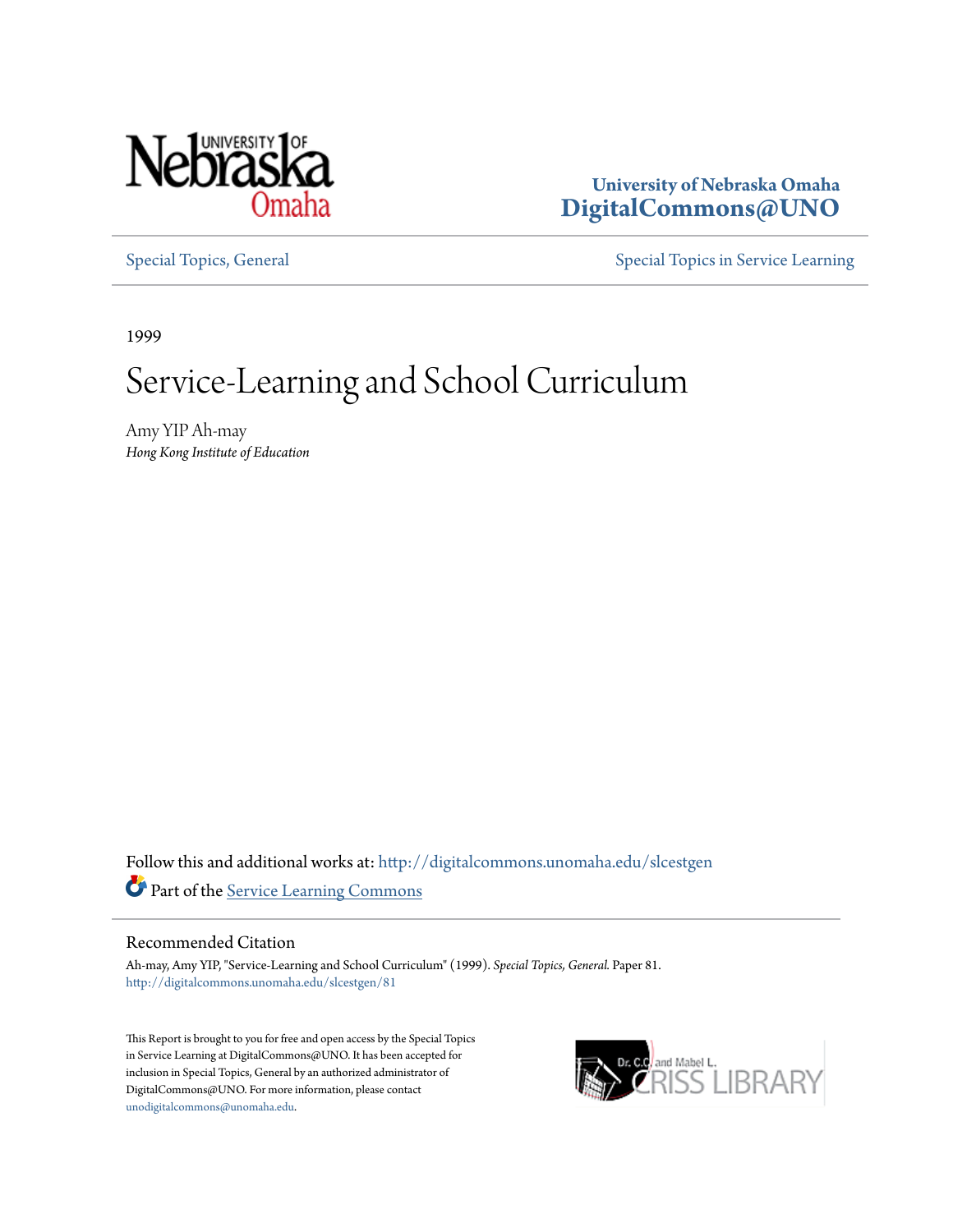## **Service-Learning and School Curriculum**  YIP Ah May Amy The Hong Kong Institute of Education

.. "'

## *The Author*

Amy YIP Ah-may, an experienced Economics teacher and teacher educator, is at present a senior lecturer of the Hong Kong Institute of Education. Having her Master of Education degree conferred by the University of Hong Kong, she is pursuing a higher degree. Her research interests include curriculum reform and change, curriculum design and development, citizenship education and Service-Learning. She has presented papers about these areas locally and overseas. Amy's involvement in Service-Learning programmes began in 1986, since then almost a hundred student projects have been conducted under her guidance.

## *Abstract*

Service-Learning extends the learning process from the classroom to the community, which becomes a supplementary resource to facilitate teaching and learning. This paper uses fragments of reflections to illustrate how Service-Learning course participants learn through the community-service projects and how they feel about their experiences as project leaders. The literature used provides a rich source of data about the meaning of Service-Learning and empirical evidences of the educational effects of learning through serving others. This paper argues that the Hong Kong school curriculum is examination driven and focused on the academic. There is a neglect in the social, moral and personal aspects of education. By Service-Learning activities, students experience learning in the field of community work. They are exposed to an environment conducive to the development of altruistic behaviour, social skills, collaborative spirit and knowledge about their own community. It is hoped that this paper will stimulate educators' attention on learning beyond school bounds and how schooling can be integrated with community service activities.

> NSLC c/o ETR Associates 4 Carbonaro Way Scotis Valley, CA 95066

> > 付 4042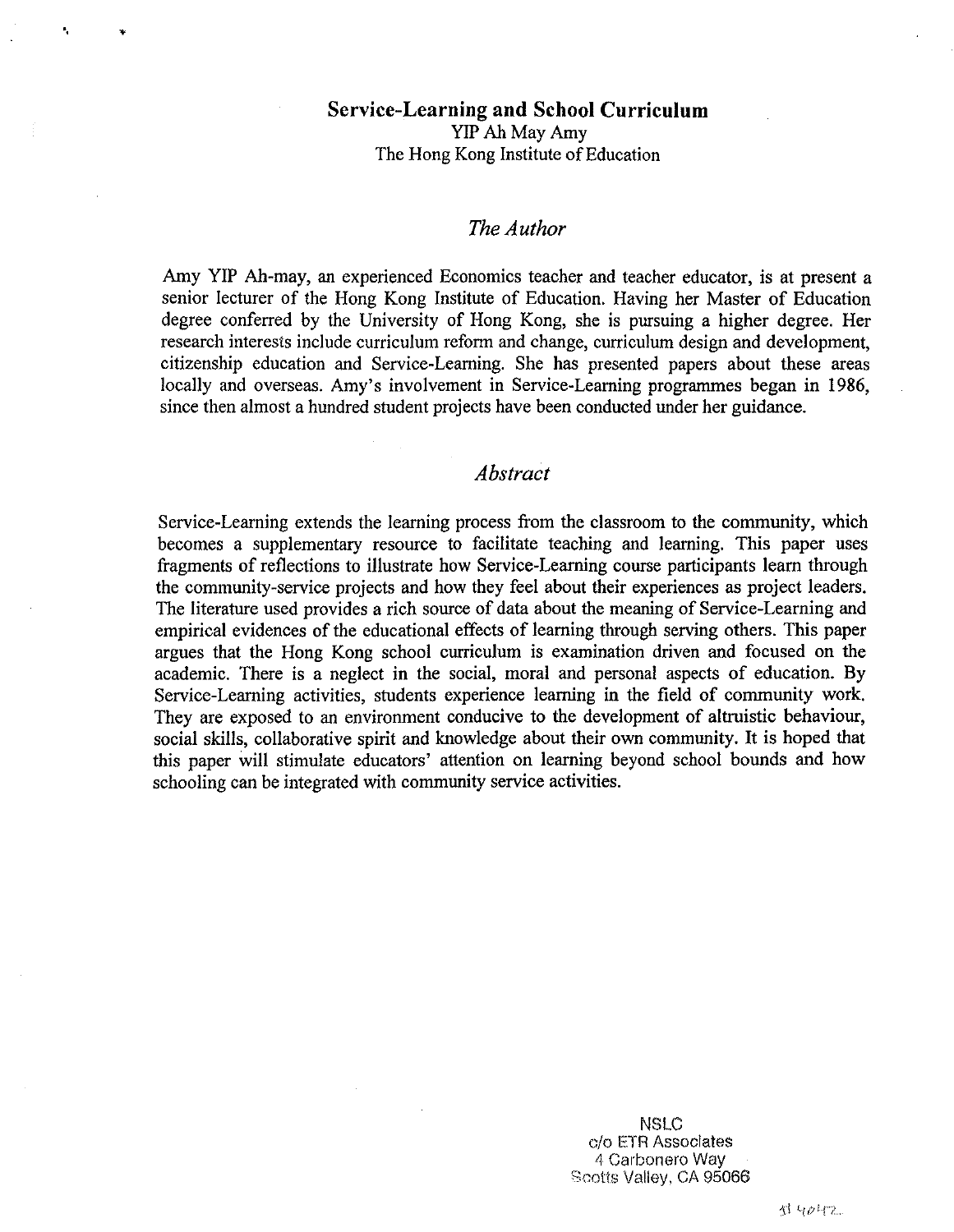## Service-Learning and School Curriculum Amy Yip The Hong Kong Institute of Education

#### Introduction

•

¥

This paper on Service-Learning (S-L) highlights student reflections in the course of rendering services to the community as a form of learning task. The joy, the concerns, the challenges and the learning experiences are disclosed as a means to orientate readers towards the affective outcomes of social participation. Service-Learning occurs when teachers integrate community service and social action into their academic programmes. Unlike most community services, which aim at serving the needy people and agencies without much emphasis on student learning, a S-L project has the indispensable aim of opening up new learning opportunities for student participants. Through S-L, students learn to identify needs, to solve problems and to think critically. Altruistic behaviour is developed during the course of action. This experiential component, using community resources, stimulates and enriches the educational processes. Collaborative efforts of students, teachers and other community members enable our students to benefit not only for themselves, but also for mutual empowerment.

This paper is enriched with reflective stories and messages of key student-participants. The meaning and functions of Service-Learning, places of S-L in the school curriculum and teacher preparation programmes fill the content. The author argues that the Hong Kong school curriculum has an immense emphasis on the academic and a neglect in the social, moral and personal aspects of education. Through S-L, these neglected areas may regain attention and advance learning through social participation in terms of community service. The aim of this paper is to disseminate the S-L idea and draw readers' attention to the educational benefits of mobilizing students, schools and welfare agencies to work collaboratively for common good. The paper may also serve as a backdrop of inquiry. There are quotations from the literature to illustrate the diversity of conceptual frameworks of S-L and research findings in support of the value-added experiences of S-L. It is hoped that this paper will generate academic exchange of practical experiences of learning beyond school bounds.

#### What is the meaning of Service-Learning?

Service-Learning (S-L) is both a program form and a philosophy of education. According to the United States Corporation on National and Community Services (1995), it is "a method through which citizenship, academic subjects, skills and values are taught. It involves active learning - drawing lessons from the experience of performing service work." It reflects, as a philosophy of education, the belief that education must be linked to social responsibility and that experiential learning is the most effective. It shifts the emphasis from young people offering some voluntary services outside the educational structure of their schools and isolated from the learning processes of their classrooms, to the idea of learning through serving others. The community is used as a resource to stimulate study of a subject, of self, of others and of society.

The definition of Service-Learning is supple and depends on the context of operation. Shumer's (1993) Delphi study in seeking the definition illustrates the degree of flexibility the concept embraces. According to Shumer: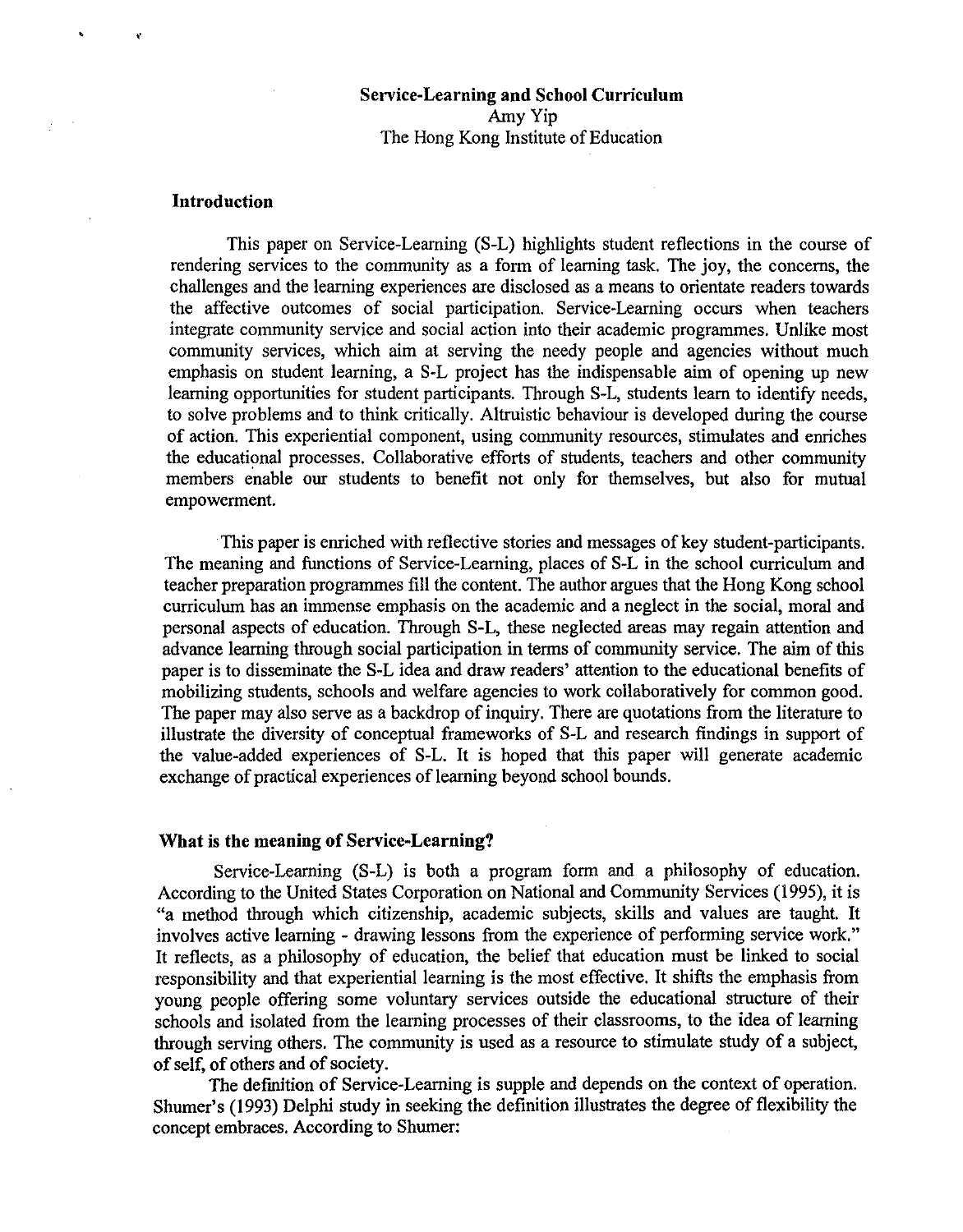- It is generally agreed that S-L occurs in two modes: school-based and communitybased.
- Twenty-nine different dichotomous variables were named, describing purposes, goals, processes and settings of S-L. All these types and models provide a framework for conceptualizing S-L in its various configurations; yet none of them are fixed or exact in meaning or description.
- As power and as exciting as an educational innovation and practice, S-L is still very much an amorphous concept, which continues to resist rigid definitions and universal understanding.

In Hong Kong Service-Learning is traceable from the historical development of related activities. S-L was first introduced to Hong Kong in 1981 by the Agency for Volunteer Service (AVS), a statutory organization in Hong Kong. It first appeared as a way of integrating community service into the formal school curriculum as an attempt to "break through various current obstacles in linking up school lessons with community services. "(AVS, 1981) The term Service-Learning was formally adopted in 1984 to label the school projects that were coordinated by the AVS, in which Secondary Three students applied their woodwork skills acquired in school to make walking-sticks for the aged. This project filled up the time left between the final examination and the summer break, which lasted from May to mid-July. In this time, students' energy and attention were preoccupied in some meaningful task. In view of the newness of the term Service-Learning, the published report of this project for public dispatch had explanatory words of "Integration of Community Service into the School Curriculum" added in brackets underneath the caption: *Service-Learning Project '84.* These words capture the meaning of Service-Learning in Hong Kong.

#### **Who benefits from Service-Learning?**

Generally speaking, a community service project involves two parties, the volunteers and the recipients. Normally volunteers are those who serve and the recipients are those who enjoy the services. In the case of S-L, the emphasis on learning has generated a new way of interpreting this relationship. The volunteers benefit from serving others. Ralph Tyler's (1982) educational objectives of S-L presented below have placed students as the recipients of service:

- Helping students understand the complex social, economic and political phenomena as they connect the reality of social experience with the concepts and principles that help to make sense of what they are observing and experiencing.
- Helping students understand and appreciate the values and limitations of social institutions in serving individuals and groups in our society. In response to the need for volunteer services, students render services to the community and achieve selffulfillment.
- Helping students develop interest and social skills in working with peers and adults.
- Helping students develop the skills and attitudes needed to assume responsibility for important social actions.
- Helping students discover the satisfaction that is obtained when one shares efforts, ideas and possessions with others and is able to empathize with others in their different moods.
- Helping students develop appropriate emotional and cognitive reactions to face success and failure.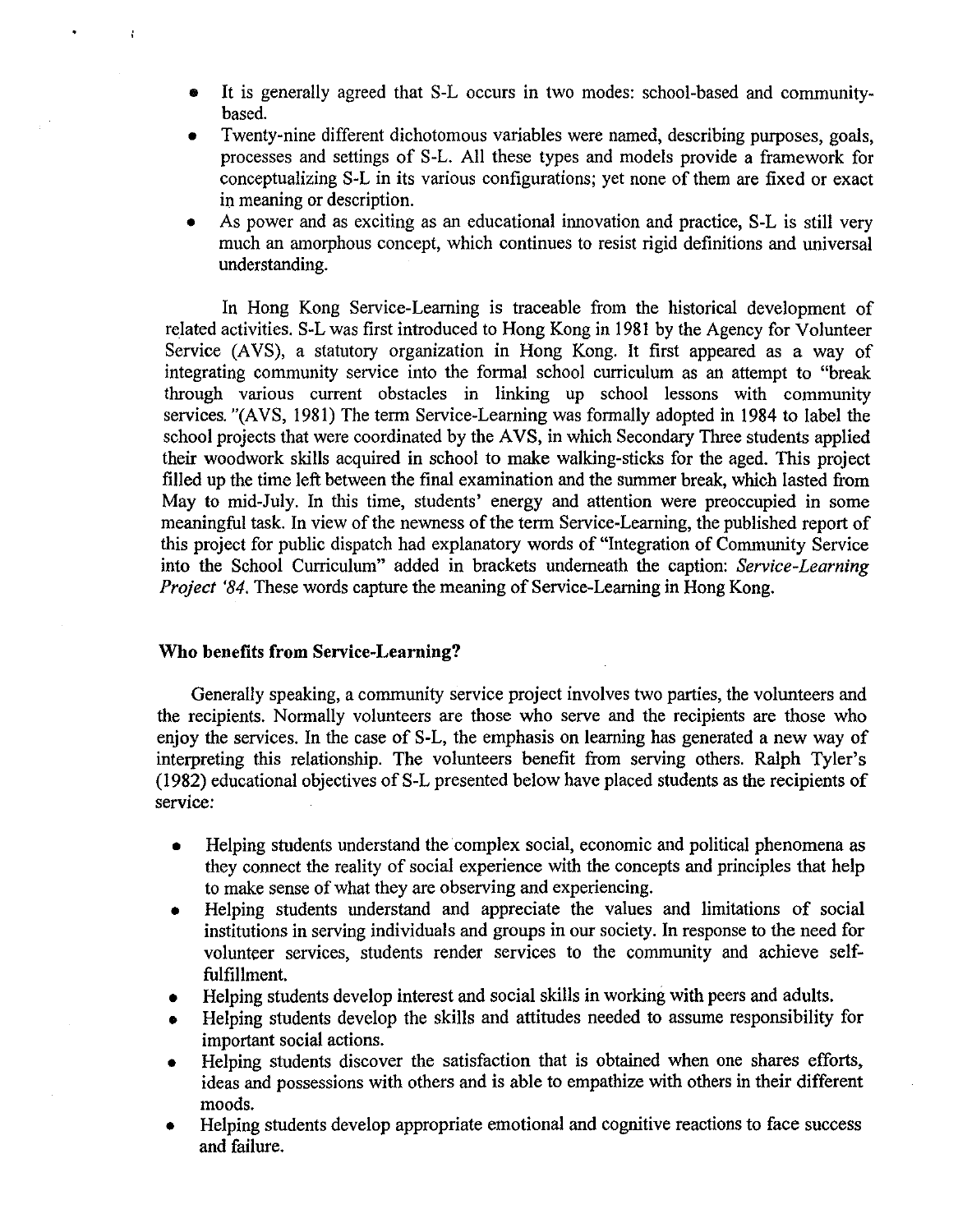Through S-L, students benefit academically, socially and emotionally through serving others. They are supported by teachers and welfare workers. In return for rendering services to others, students learn from their experiences, from professional workers, clients and peers. They become the beneficiaries of community services. That is not to infer that S-L benefits students alone. In fact it brings multifaceted advantages to schools and the community at large. The relationship between student volunteers and clients, teachers and welfare workers are inextricably intertwined. To schools, it is not only a vehicle to integrate education and reality. It is also an external stimulant to arouse interest and a new platform to apply knowledge and skills to benefit the wider community. It helps students gain a sense of purpose and pride when they observe that their learning process is of value to others. The school becomes a place where abilities are respected and put to worthwhile use. To welfare agencies, student volunteers are helping hands and supplementary resources. To the community, S-L promises better educated citizenry. It facilitates interaction between youths, school and welfare agencies. Not only do S-L projects supply additional human resource to meet significant needs and problems, it increases public support with more people alerted to social problems and working towards their solutions.

#### Service-learning Projects

The following section is about scenarios of S-L projects organized by students of the Hong Kong Institute of Education (HKIEd) and one of her predecessors, the Grantham College of Education. Lai Har was an Economic and Public Affairs elective student in 1986 and Kwai Kam a Primary Social Studies elective student in 1997. Both were student project coordinators. They recorded these stories in their learning-logs and recalled in post-service sharing sessions.

These projects were learning tasks of modules on social participation for studentteachers. Through them, Lai Har and Kwai Karn gained valuable opportunities to practise managerial skills, which would strengthen their future role as a teacher in school. Notably skills of class management and the organization of activities within and beyond schools were further enhanced. Through direct contacts with clients they chose, students discovered knowledge about these people and how effective welfare agencies had helped satisfy their needs. These first hand experiences are essential to social education. In Kwai Kam's case, problems associated with the newly arrived children and in particular learning difficulties, proved conducive to her professional growth. It is through similar S-L community services that student-teachers are exposed to real problems and challenged to overcome them within the constraints of available resources. These services are significant requirements of a Service-Learning course.

## *Scenario 1: Energy in a chilly morning*

It was an early morning in winter. The alarm clock squealed and woke Lai Har up to a new day. She looked through the closed windows. It was still quite dark and the winter chill was strong. Her digital clock was set to ring at 5:45 a.m.; the three digits "5", "4" and "5" shone luminously in the darkness of her bedroom. "No time for delay", she told herself.

"Aerobics, aerobics ... " She should go to the Taipo Elderly Centre early enough to prepare the old ladies and gentlemen ready to perform in the Aerobics Extravaganza for the Elderly at 9:00 a.m.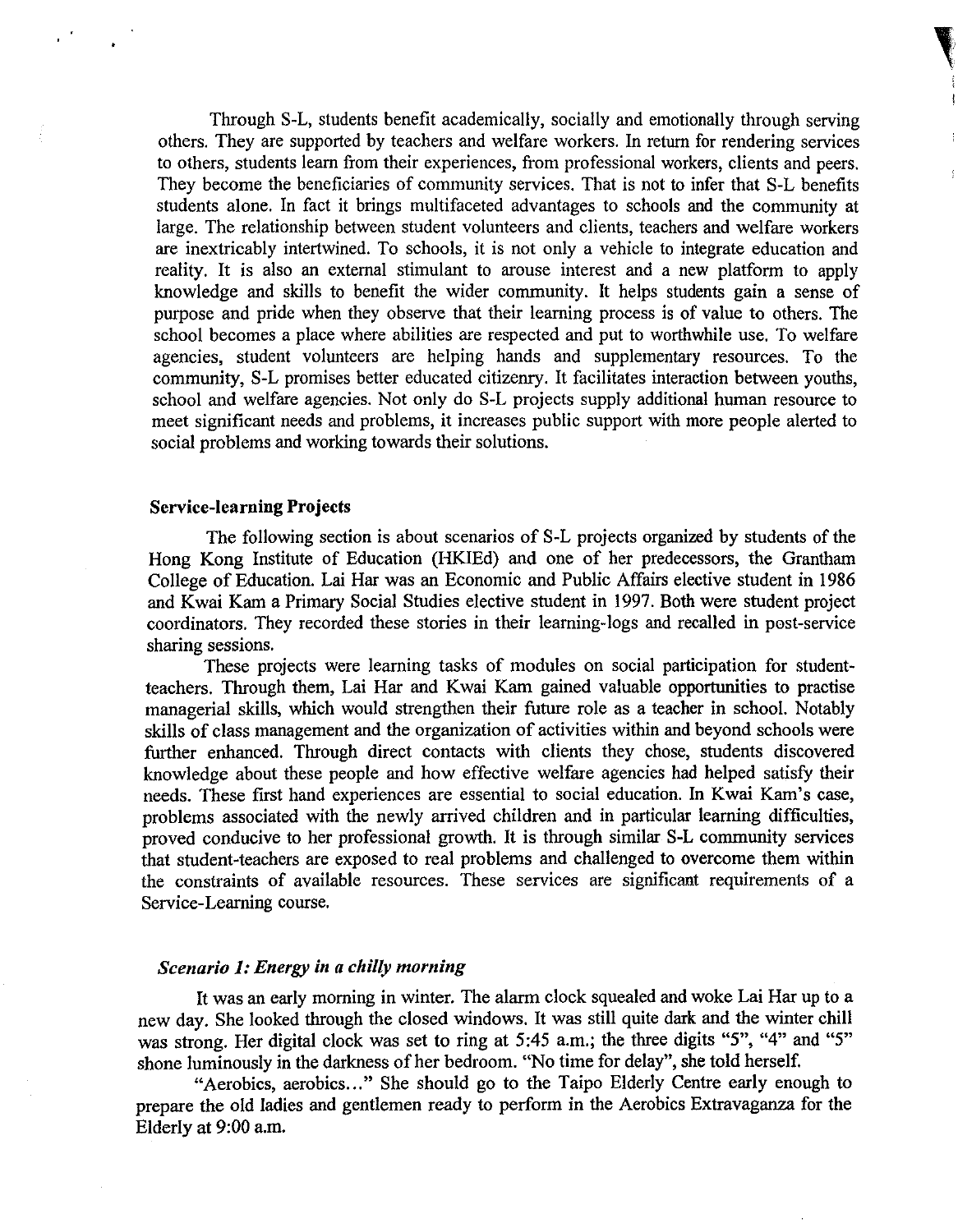She had packed everything she needed into her knapsack the night before: mentholatum for soothing muscle pain, medicated oil for headaches, and some sweets for those who needed some quick replenishment after lengthy exercises. Well, these medicine and sweets were not only reserved for her older companions; perhaps she needed them too. It was her first attempt to teach a group of old citizens aerobics.

Lai Har was sitting in a bus that took her directly to Taipo town centre. Directly opposite to her was a young woman who dozed and nodded to the rocking movements of the bus. "Have they waken up by now?" Lai Har mused, "I should have reminded them yesterday ... perhaps they prefer huddling in their warm blankets than playing this fashionable game of aerobics. If they don't show up, what shall I do?"

The winter breeze gave her cheeks a rosy touch. There was no room for worry. Taking a deep breath, she gulped down a big dose of morning wind that woke her up like a mouthful of hot chocolate. She was getting quite close to the entrance of the elderly centre, as some beaty pop music found its way to her ears. "Who's there?" she asked herself. Lai Har took quick steps to enter the hall. To her surprise, she found her old friends chatting and dancing and in high spirits. Their movements were energetic and rhythmic. Some of them danced with uncoordinated arms and legs, while others had trouble catching up with the music and lagged behind. But nothing could discourage them from joining the team. The peers supported them. Their laughter counterpointed to the pop music, mellowing the strong beats to light-hearted chimes. Some took photos in their colourful tracksuits of blue and pink, wearing broad smiles which Jenny thought only young people could have.

For the first time, Lai Har discovered the confidence of the smiling solace on a wrinkled face. Her image of the aged changed. They were no longer solemn, inactive and conservative. These old folks were energetic, curious, enthusiastic and light-hearted.

#### *Scenario 2: Let me be your friend*

 $\ddot{\cdot}$ 

Kwai Kam was sitting in the library, burying herself among piles of books on organising group activities for primary students. She had been flipping through book after book for the whole day, but to no avail: all the games suggested were not designed for facilitating communication between children with different cultural and linguistic backgrounds. She and other volunteers wanted to design summer activities for children from Hong Kong and from the mainland. The objective of the activities was to enhance the confidence of the newly arrived children in mixing with the local people. Some volunteers' suggested life-skill activities and Cantonese practice workshops for the newly arrived children. But Kwai Kam was dissatisfied with these skill-based activities. She wanted the children to spend some time together in a less formal setting. She repeatedly asked herself, "What will they do?'' She was frustrated and running out of ideas.

There were not many people in the library and the air-conditioning was chilling Kwai Kam to the marrow. She looked out the window, "I should go out for a walk."

It was a Saturday afternoon and some parents had taken their children to the campus to play. Two were engaged in a running race.

A bird flew from a windowsill, settled on a bauhinia tree nearby and began chirping. The two runners came to a halt, gazing at the bird half gasping and half laughing merrily. Perhaps the bird was inspired by the laughter for it chirped even louder. If birds and kids could interact in their own mode, so could children from the mainland and Hong Kong. An idea flashed across her mind. "Why don't we organise a day camp for the children?" ... She left the campus with a smile.

The day camp was blessed by a sunny morning. Kwai Kam was relaxed as everything was in place: the coach, the venue, the lunch, the volunteers and the two groups of children. Somebody had to lead a mixed group game. Kwai Kam's Putonghua was not fluent at all.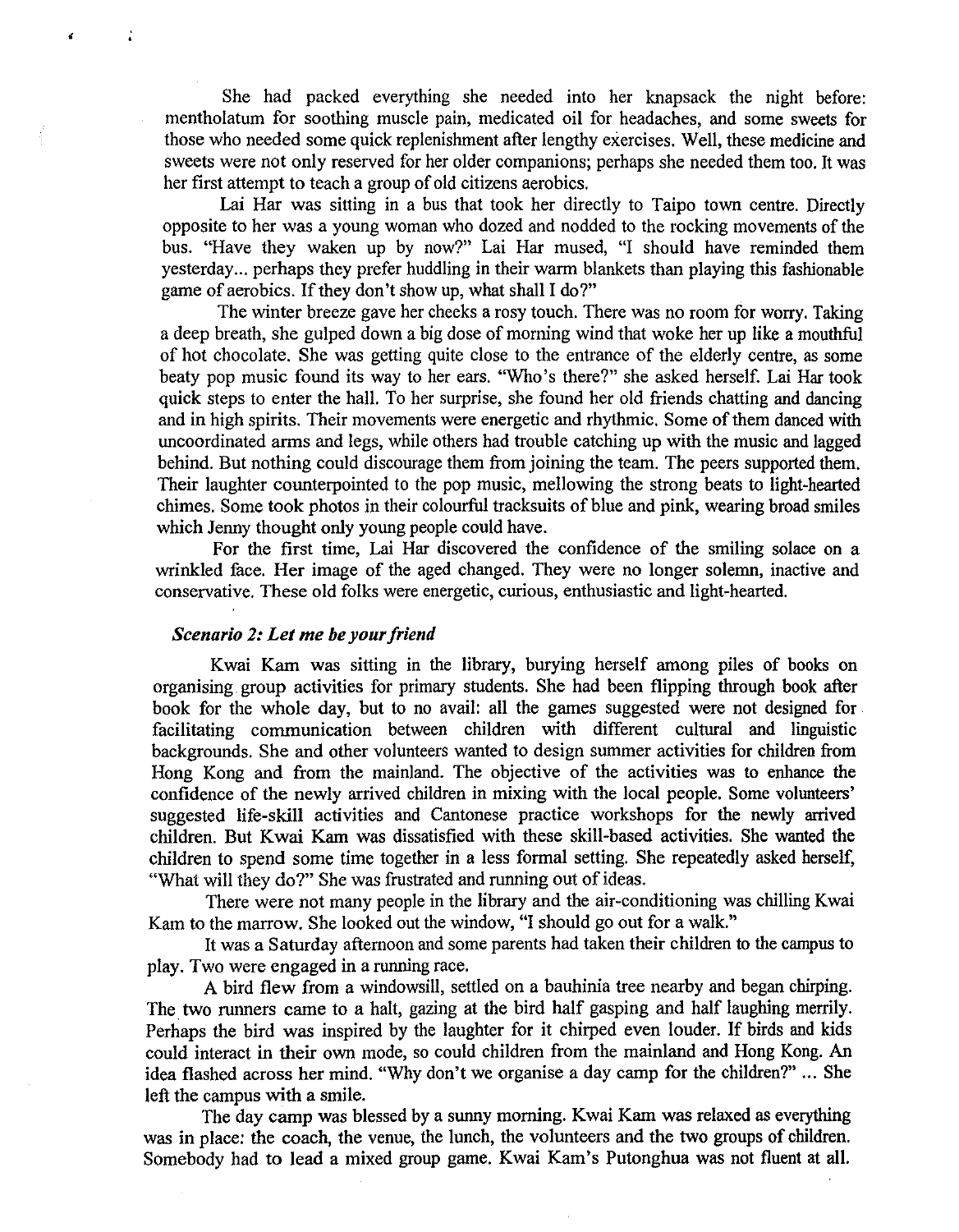However, she was unsuccessful in persuading any volunteer to take the lead. They were all too shy to speak Putonghua in public. Without a second choice, she took a deep breath and started to introduce the rules in broken Putonghua. The three minutes was harder to weather than her HKCEE English oral examination. Other volunteers stood aside with arms crossed and amazed by her courage and every sound she made. They could not help laughing when Kwai Kam muttered some funny words and supplemented with Cantonese and gestures. The children nodded in understanding despite her friends' misgivings.

The competition finally started and all participants were divided into two groups. Each team was given ten minutes to discuss their strategies to complete the tasks. They had to share responsibilities and perform their roles with teammates' instructions.

"Ni zhi dao ma *(Do you know)*?" A Hong Kong student asked a girl who came from Fujian province in Putonghua.

"Ngo ji dou (*I know*)." The girl in ponytail replied shyly in Cantonese with a Putonghua accent. The girl's affirmative reply encouraged the boy to further explain his ideas in Hong Kong Putonghua. The girl was not shy anymore and gave her comments in accented Cantonese. The children were not afraid to speak "the other language". Even the volunteers joined in speaking confidently if not fluently in both "languages". They had overcome their pride at last. All were engrossed in the fun of an interesting game.

Time was never enough for fun. The coaches were ready for their return to the youth centre. The volunteers were all exhausted, but the children were still excited, and reluctantly had to say good-bye. By then, nearly everyone spoke "the other language" more fluently. On their way home, the children continued to chat gleefully and sang little songs they had newly learnt. The coach was filled with joy. They had each exchanged telephone numbers and made promises to meet one another some day in the centre. Friendship had obviously encouraged them to further improve their linguistic skills.

K wai Kam mumbled to herself, "Jin tian hen bu cuo *(What a nice day) ... "* 

A fine day and a fine beginning for improving her Putonghua.

## Service-Learning and the Hong Kong School Curriculum

..

The aforesaid projects have close links with 'affect' that permeates experiences of young people. Affect functions as an aspect of interactions and as an outcome, planned or otherwise. It is not an isolated aspect of human nature. It is a crucial component that integrates with other dimensions in both inner states and outward expressions (Beane, 1990). If schooling bears the responsibility for educating the *whole* person, 'affect' will become an inseparable part of that wholeness. A broad perspective on 'affect' in the curriculum suggests experiences that influence the way young people see themselves, the world around them, and their place in that world. Service-Learning projects are proposed as learning opportunities for value-loaded experiences. Supportive empirical evidence is available to illustrate the contribution of S-L projects to academic development as, for instance, Alt & Medrich 1994 in Wade & Saxe 1996, Comad & Heidin 1980, 1982, Dewbury-White 1993, Shumer 1994 and Waterman 1993. Several studies reveal that S-L experiences have a tendency to increase selfesteem and promote personal and social development (Newmann & Rutter 1983; Lipka, Beane & O'Connell 1985; Beane, 1990; Conrad & Hedin 1982, 1989; Williams 1993; Ridgell 1994; Melchior & Orr 1995 in Wade & Saxe 1996). While others show that S-L enhances political efficacy (Hamilton & Zeldin 1987, Marks 1994, Melchior & Orr 1995 in Wade & Saxe 1996). However, there have been no parallel local Hong Kong studies implemented to support or otherwise these positive effects. Perhaps, this is due to the low adoption rate of S-L in Hong Kong.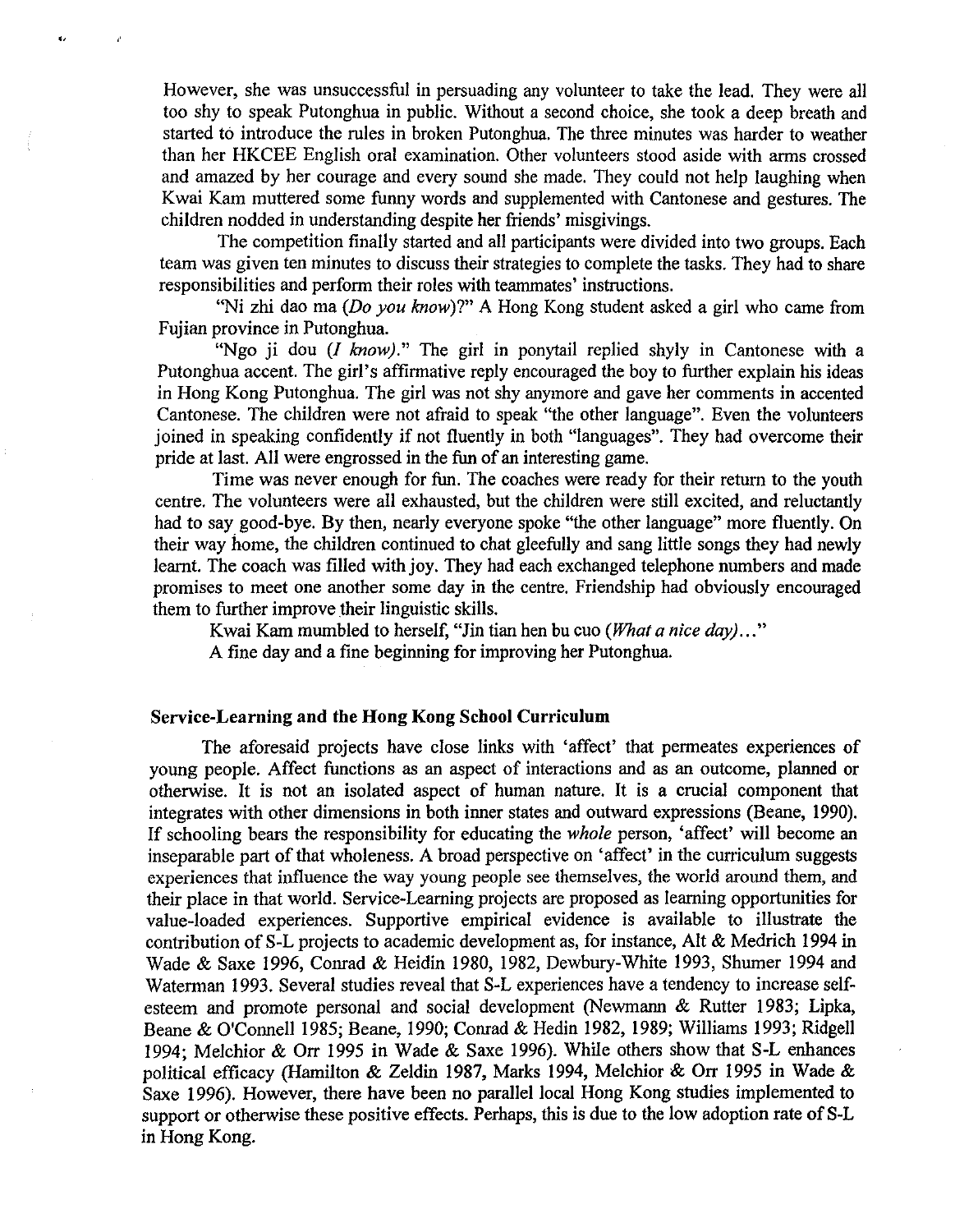In Hong Kong, children as young as six begin to face keen competition among peers to fight for a place in popular primary schools. This phenomenon continues when they enter secondary school, proceed from lower secondary to upper secondary, then to tertiary. Hong Kong schooling aims at *"developing the potential of every individual, so that students (can) play a positive role in the life of the community"* (EMB 1993:8). One of the specific aims states: *"Schools should help students to develop a sense of civic duty, responsibility to the family and service to the community ...* "(EMB 1993:19). However, the adopted school curriculum is examination driven and often criticised as highly abstract and remote from the experience of its learners. Success in public examination is often perceived as a lubricant for social mobility and schools are keen on recruiting more academically capable students. Subjects that are often abandoned or marginalised in schools fall into the social, moral and personal aspects of learning. For example, Social Studies (adoption rate is about 16% of total number of schools), Civic Education (less than 20%) as well as Ethics and Religious Studies ( approx. 11% ). Personal and social education is regarded as less important than the languages, mathematics and science.

Stimpson (1995) comments that social and moral education is generally seen as a cross-curricular responsibility. Morris (1996) argues that the intention to let subject teachers permeate their curricula with themes and issues to develop social, personal and moral education does not generate a significant impact on practice. He remarks that the weak linkage between cross-curricular studies and public examinations fails to exert a powerful influence on the implemented curriculum. This viewpoint is in accord with the comment of a Curriculum Development Institute document that some schools do not place emphasis on the cross-curricular studies, because they have a cranuned formal curriculum (CDI, 1993). The emphasis on the academic is strong, so strong that it overbalances the social, moral and personal aspects. This implies the conscious or the unconscious negligence in the affective domain. Should education in Hong Kong be well-balanced, such laxity in the junior secondary school curriculum will mean imperfection of the system.

This imperfection denies the wide range of competencies and attitudes that students possess. Unbalanced opportunities are observed in the development of types of multiple intelligences (Gardner, 1988). In Hong Kong the actual school curriculum emphasizes linguistic and mathematical abilities and pays less attention to musical, physical, spatial and interpersonal competencies. Thus a student whose strength lies beyond the linguistic and mathematical sphere is likely to suffer or be frustrated in his/her school performance. This exerts a negative effect on one's self-image. Opportunities should be open to allow all types of intelligences to blossom.

S-L provides the flexibility to accommodate this need. Each student is given a free hand to contribute whichever task he/she feels confident to shoulder. There is no fear of poor performance, no worries about unreasonably high expectations, no threat of a narrow curriculum that aims only at academic achievement. Choices of welfare agencies, client groups, co-workers and service activities are negotiable. The community has never been short of service targets. Nevertheless not all community services are conducive to learning though they are effective means to cultivate altruistic behaviour. A research conducted by the Agency for Volunteer Service in the early eighties revealed that most student services were organised by structured social service groups in schools and were recreational in nature. There was little link between service and the curriculum. Co-ordination among service groups was minimal. The majority of services were mechanical, monotonous, and unrelated to the formal curriculum ( A VS, 1982). Services with these features would be excluded from S-L projects. Services with S-L nature are selected to effect, to help eliminate those malfunctions and to make community service conducive to learning. To make these improvements in the Hong Kong school curriculum requires students, teachers, school administration and parents to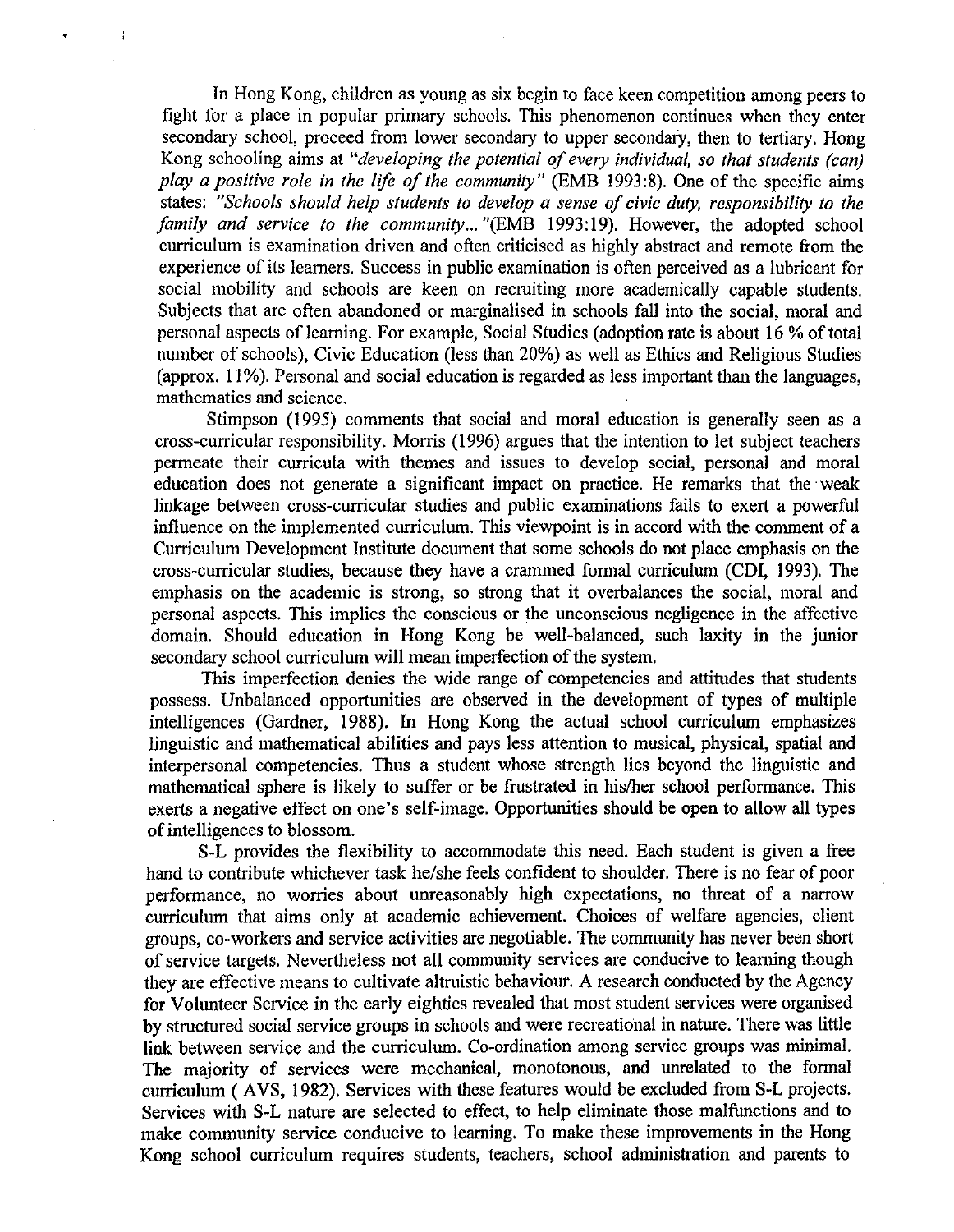recognize the worth of service and support its implementation. But to date this has not happened.

#### **Where is it in Hong Kong?**

 $\frac{1}{4}$  ,  $\frac{1}{2}$ 

While community service is nothing new in Hong Kong schools. S-L has never been popular. The overcrowded curriculum gives little room for teachers to maneuver, not to mention the introduction of a brand new subject. Thus S-L has emerged, not in its own entity, but in the form of integration into the existing subjects. Referring to the educational literature overseas, Dickson (1982) quoted the practical projects of the Engineering degree courses in Hong Kong, the Architecture students' service to the Housing Department and the joint project of Medical lecturers and Engineering students to illustrate how the course-based knowledge was applied to situations of need.

The Agency for Volunteer Service (AVS) has been a key agent in promoting S-L in Hong Kong schools since the eighties. They conducted researches on student learning through community services (AVS 1982, 1983), talks, seminars, workshops organized for teachers and student-teachers. Handbooks and teachers' manuals have been published. Funds have also been allocated to encourage S-L Projects. However, local schools have not been keen on this initiative. The AVS soon abandoned her Educational Section. Perhaps this is due to the school culture where there is no room for S-L because of the tight schedule of schooling and the heavy burden of public examinations. Therefore it is not surprising to find students or teachers refrain from committing in any of these meaningful activities for fear that they may be blamed for unsatisfactory academic results. Schools prefer organizing volunteer services outside the structured curriculum and in the form of extra-curricula activities. There are a few exceptional cases in Hong Kong, where schools require students to devote a certain amount of time on community service. However, they are the international schools that do not belong to the main stream education system. A more responsive reaction to S-L has come from teacher education. The former Colleges of Education supported this idea with enthusiasm and offered courses in both initial and in-service programmes, and the Hong Kong Institute of Education (HKIEd) continues to offer S-L related courses in pre-service teacher preparation programmes.

#### **Service-Learning and Teacher Preparation**

There are four rationales for including Service-Learning in pre-service teacher education programmes. Firstly, service learning stimulates personal reflection. When students work with others in an unfamiliar setting in the community, he/she would question the institutional policies, compare, contrast and analyze practices. This generates a critical inquiry process that facilitates the development of reflective practice.

Secondly, S-L emphasizes the likelihood of developing a democratic environment during the process of service preparation, when students assume leadership in organising their own projects. Their role is to facilitate shared decision-making instead of following tutor's instructions. S-L becomes a pedagogy to foster the commitment required for problem solving and civic education (Wade, 1997). In other words, this is a redistribution of power and authority within classroom (Couto, 1996).

Thirdly, student-teachers are empowered to make changes in their own lives and in their communities. Couto (1996) labels this as social and political development, where students exercise their capacity to affect lives of people in need. Stanley (1996) classifies the levels of participation into **(i)** the micro level of individuals, (ii) the communal level of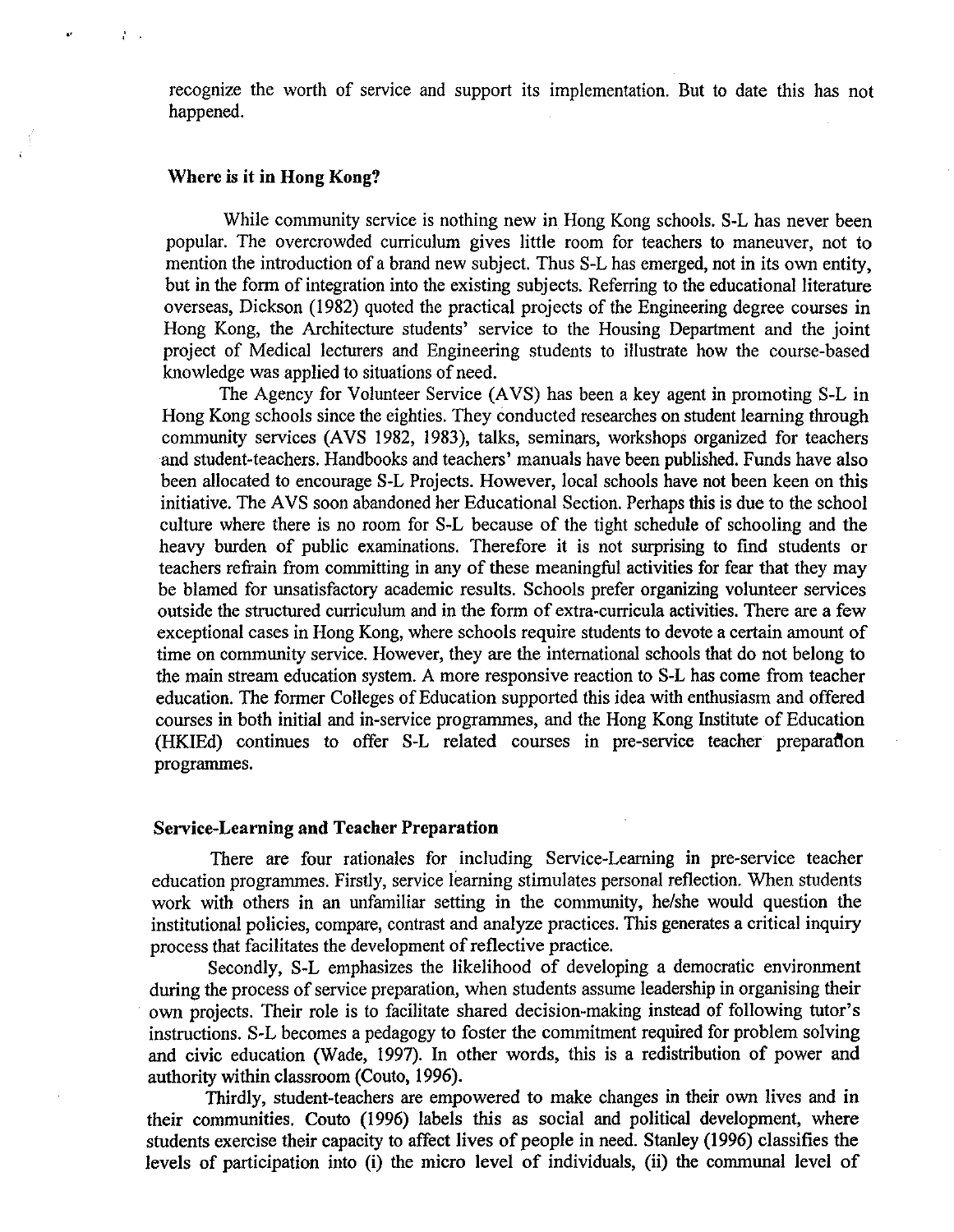cultural groups and (iii) the macro level of institutions and social structure. S-L reinforces some view of the polity, civil society and of citizenship. It emphasizes micro freedoms as well as macro determinism.

.·

Fourthly, student teachers are prepared to use community resources and understand better the home and environments influencing children's lives (Wade 1997), or in Couto's terms this is students' enhanced awareness of the importance of networks in bringing about changes (Couto, 1996).

The S-L projects in HKIEd require students to seek community service opportunities. Consideration is given to their own strengths and interests. This involves self-assessment of capabilities and preferences. Recommendation of oneself or one's group to a welfare agency will follow. This is often a challenge, especially to those who are shy or humble. Once a service opportunity is confirmed, students normally work collaboratively with welfare workers to identify the type of service activity based on client needs and availability of existing services. During this initiation process, students learn to assume leadership in projects, in their own learning and in making changes in their communities. Under the guidance of institute lecturers, students prepare the Volunteer Job Proposal. This proposal includes project objectives and differentiation of roles played by volunteers and social workers. In order to avoid any possible snowball effect, the scale of the service in terms of numbers of recipients, volunteers, activities and expenses are specified. Student volunteers are required to explore sources of funding, to recruit, train and organise other volunteers. They then implement their plan, solve problems themselves and evaluate the entire project with the professional social workers. In addition to the operational matters, student-teachers are alerted to the entire process as a means to learning. They are taught to be cautious of every success and problem to reflect on and be aware of contributory factors, such as effectiveness of each solution and better alternatives for next attempt. It is important for student volunteers to reflect on what they are learning about themselves, others, and the act of serving. A portfolio is submitted after the completion of the project, and it is from this that records of intention, efforts, arguments, frustration, support, activities, friendship and gratification such as those that follow can be found.

*"I always thought that children in the St. Christopher's Home need toys and new clothes as they are the underprivileged I was puzzled by the agency requirement of a one-to-one client-volunteer ratio which seemed to be downgrading our ability (that of future teachers) to organize activities for a group of kids. Now I've learned that these children are not short of material things. What they are missing is the human touch – the loving and caring hug, adult carrying and chatting, feeling and even gazing. They like to get close to young men that belong to a species whose existence is familiar to them, but whose direct contact is rare, as most of their care takers are female or older men. We can serve them any time by simply visiting them with bare hands ready to carry them and assist them in their game or work We'll surely do.* " *(/'. Y. Leung, 1987)* 

*"My parents were so proud of me when they saw my face in pictures about my Servicelearning project on the Oriental Daily, which is in fact our project sponsor. It was not as difficult as I thought to request for sponsorship. The financial assistance has greatly facilitated our project. I know how to make good use of community resources to improve teaching and learning in my future career.* " *(N.Y. Ng 1989)* 

*"It is meaningful to bring a touch of Christmas to the patients in the hospital. It was really a shock to us that our volunteers, the children choir, were under twelve and were*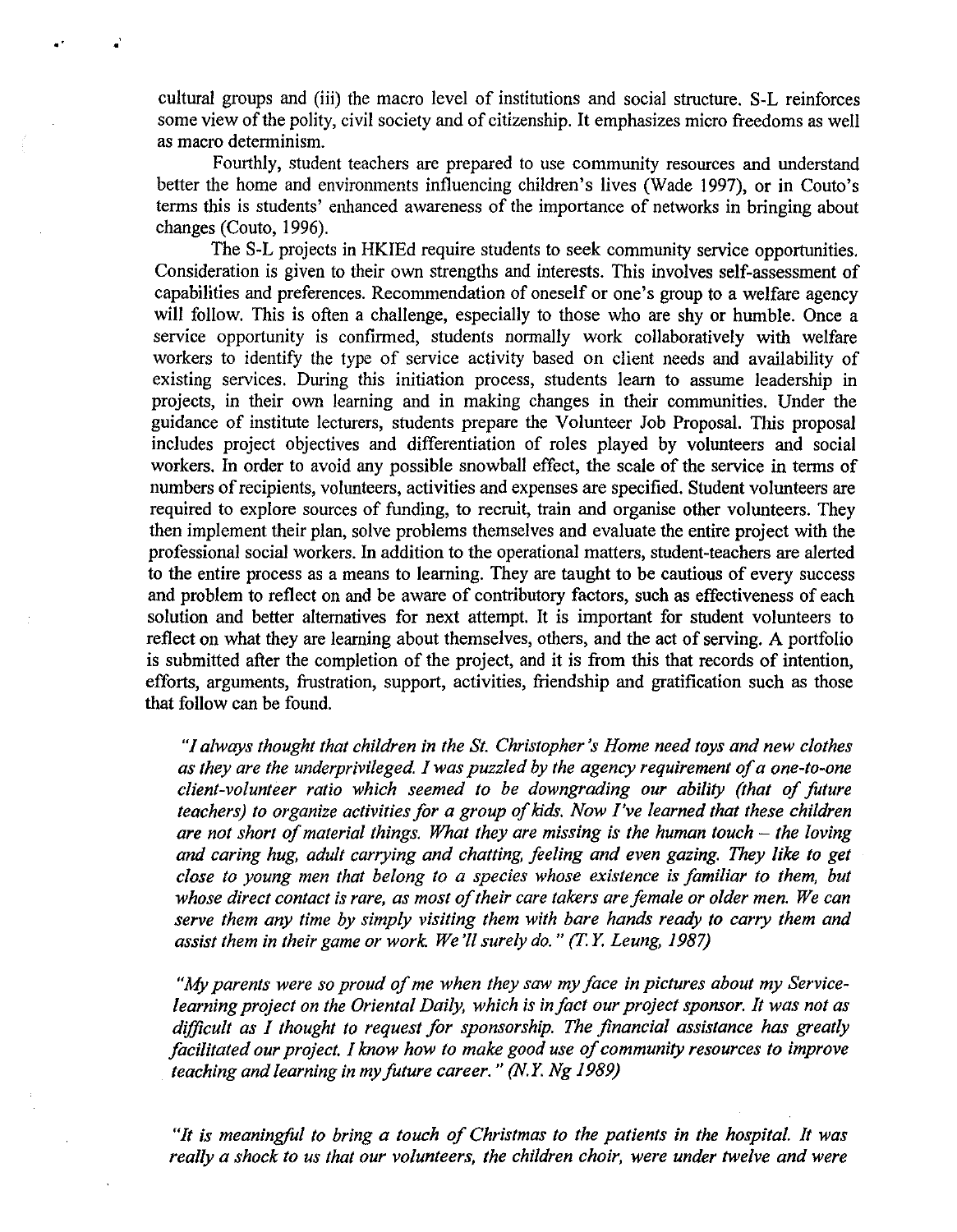*forbidden to enter the ward to sing for the patients. We were at a loss as how to tackle the children's disappointment and their frustration. Thanks to the medical staff who arranged the patients to assemble at the hallway to watch our performance and participate in the games. The children were happy again and enjoyed themselves. They were proud to serve others like what adults do. We all had fun. Next time I would be more careful and flexible in my design of activities and set up a contingent plan.* " *(K.M Ho, I994)* 

*"After our talent show we had free time to chat with the elderly. One old lady came to me and led me to her room, gave me an apple and some biscuits as* if *I was a little hungry kid I was supposed to serve her and in turn she treated me enthusiastically. She began to show me her pictures and tell the good old stories behind I realized that she needed company. I was glad to be there to cheer the lonely heart. How would I feel when I became old? I hope there would be nice people around I wonder* if *my own granny would also feel the same. Perhaps I should talk to them more often. I should always be more patient with them.* " *(HL. Lo, 1998)* 

#### **Conclusion**

This paper discusses the concept of Service-Learning, its use in schools and modes of operation in a teacher education institution in Hong Kong. It has been argued that a salient feature of S-L, community service, is very common in Hong Kong schools. However, linkage between community services and the school curriculum is weak. The overcrowded curriculum and the immense emphasis on examination hinder the development of a well balanced curriculum. Objectives of S-L help eliminate the imbalance. S-L projects reject mechanical, monotonous, non-interactive and learning-free type of community services. All service activities should be conducive to the learning of student-volunteers. While the value of S-L has been clearly established as a means to promote social, moral and personal education, local research has yet to investigate into benefits of S-L in the Hong Kong context. There is much room for educators who urge for a holistic view on education to explore into this idea. Not only do effective S-L projects involve the identification of a social problem and a neglected need, the mobilization of community resources, the implementation of a well designed project and the integration of service activities with academic skills; they also include guiding students in reflection and celebrating service. Though it is time and energy consuming to plan projects, teachers' efforts are rewarded in terms of making a difference in their communities and their schools. Students often reflect that *''It's fun helping other people"* and that *"I can enjoy learning more than I think."* When teachers value students' motivation to learn, their genuine effort and dedication to social change, Service-Learning illuminates education. It is a real challenge to teachers, readers and researchers to explore the possibilities of integrating S-L into Hong Kong school curriculum.